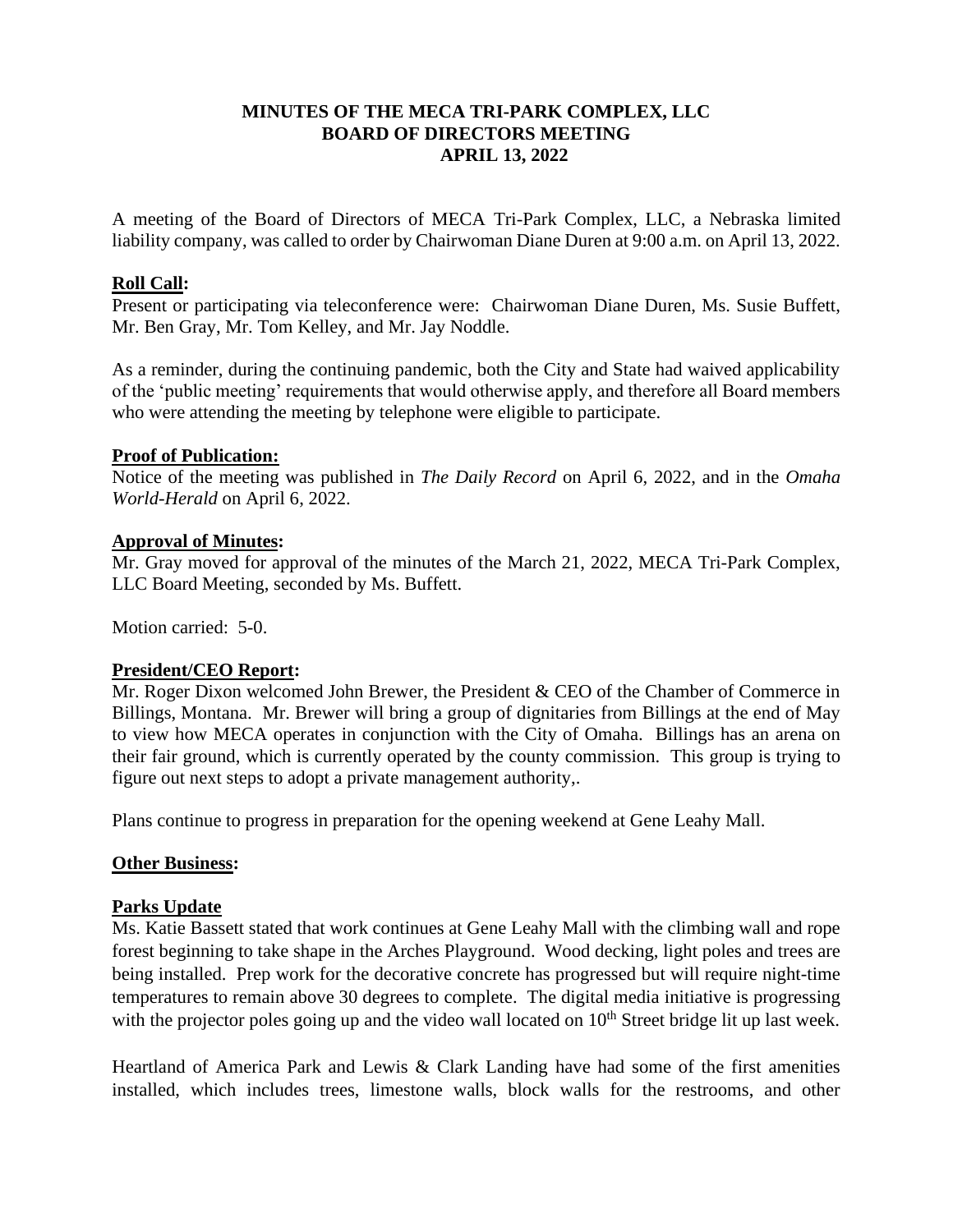foundations needed for amenities. The HOA earth and berm has been removed which has allowed the lake to flow to its final edge. Various animals were welcomed back to The RiverFront.

Representatives from Kiewit continue weekly visits to fabrication shops of several major features to monitor progress. In addition, there are a few structures for Lewis & Clark Landing that are being fabricated outside the United States. Progress is being viewed via video footage each week to ensure the project is moving forward on a timely basis.

The first set of program partners have been announced with more announcements expected each month. They include the Omaha Community Playhouse, the Omaha Public Library, the Omaha Symphony and the YMCA. The team is not only working with program partners but partnering with entities such as the Siena Francis House and the Stephen Center to provide additional resources.

Discussions continue about polices for The RiverFront to help ensure that it remains safe, clean and welcoming for all. The RiverFront will follow the City's established park rules for hours of operation. All employees will be required to have guest service training and staffing will be staggered to ensure a regular presence in the park. The new design intent with bringing the park up to street grade was to eliminate dark areas where someone could hide in obscurity. The park will be closely monitored for areas of concern and adjustments will be made as needed.

# **Public Relations Update**

Ms. Kristyna Engdahl announced another successful media event took place last week with the unveiling of additional, rotating installations going into the Gene Leahy Mall Sculpture Garden. In January, the first piece was announced as it was already on-site in KANEKO's gallery. This time, while there were only pictures and renderings to share, reporters were invited onto the job site to see physical progress within the Sculpture Garden. The pieces were discussed, along with interesting back stories and the accompanying programming that will support each work of art.

The RiverFront was just named number 13 in *Men's Journal* as one of the 21 best urban parks for city-dwellers.

Much of the last month has been focused on Gene Leahy Mall grand opening marketing efforts, exploring everything from digital advertising to bus ads and billboards, along with some radio commercials. The goal is to not only to create widespread brand awareness, but ensure the community knows about the events and activities that will become available on July 1, all weekend long and throughout the park's lifetime.

The March newsletter provided a platform to publicly announce the Gene Leahy Mall multimedia initiative. The projectors are highly visible, and questions were beginning to arise, so last month their purpose was finally disclosed. Information was shared regarding the ambient sound system installed throughout and the LED video wall underneath the 10th Street bridge along with the color-changing up-lights that will illuminate the Downtown Green event lawn.

Engagement with the public and educational opportunities continue to be prioritized. At the end of March, a presentation was made to a couple hundred young professionals during the Chamber